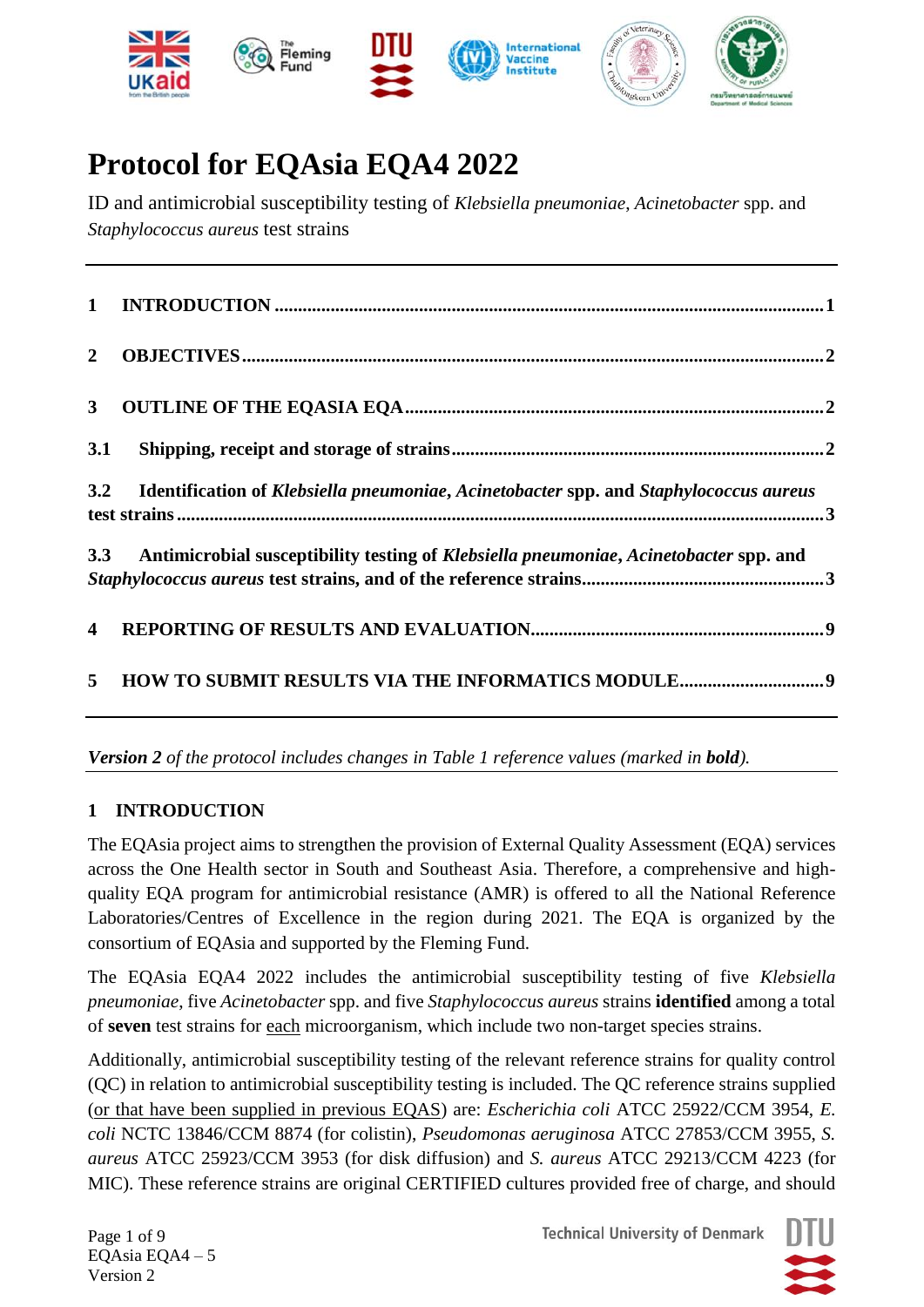

be used for future internal quality control for antimicrobial susceptibility testing in your laboratory. Therefore, please take proper care of these strains. Handle and maintain them as suggested in the manual 'Subculture and maintenance of quality control strains' available on the [EQAsia website.](https://antimicrobialresistance.dk/eqasia.aspx)

# <span id="page-1-0"></span>**2 OBJECTIVES**

The main objective of this EQA is to support laboratories to assess and if necessary, improve the identification and antimicrobial susceptibility testing of pathogens, specifically *Klebsiella pneumoniae*, *Acinetobacter* spp. and *Staphylococcus aureus*. Therefore, the laboratory work for this EQA should be performed using the methods routinely used in your own laboratory.

# <span id="page-1-1"></span>**3 OUTLINE OF THE EQASIA EQA**

### <span id="page-1-2"></span>**3.1 Shipping, receipt and storage of strains**

In April 2022, it is expected that around 25 laboratories located in South and Southeast Asia will receive a parcel containing one or more of the following:

- Seven test strains of which five are *Klebsiella pneumoniae*, in addition to two non-target species strains. The *Escherichia coli* ATCC 25922/CCM 3954 and *E. coli* NCTC 13846/CCM 8874 (for colistin) will be provided as reference strains (if not already received in previous EQAs).

- Seven test strains of which five are *Acinetobacter* spp., in addition to two non-target species strains. The *Pseudomonas aeruginosa* ATCC 27853/CCM 3955 will be provided as reference strain (if not already received in previous EQAs).

- Seven test strains of which five are *Staphylococcus aureus*, in addition to two non-target species strains. The *S. aureus* ATCC 25923/CCM 3953 (for disk diffusion) and *S. aureus* ATCC 29213/CCM 4223 (for MIC) will be provided as reference strains (if not already received in previous EQAs).

### **Please confirm receipt of the parcel through the confirmation form enclosed in the shipment.**

All strains are shipped lyophilized. The lyophilized strains must be stored in a dark, cool place. The strains must be sub-cultured and prepared for storage in your strain collection (e.g. in a -80°C freezer). This set of cultures should serve as reference if discrepancies are detected during the testing (e.g. they can be used to detect errors such as mislabelling or contamination), and they can function as reference material available for reference at a later stage, when needed.

For reconstitution of the test strains, please see the document 'Instructions for opening and reviving lyophilised cultures of test strains on the [EQAsia website.](https://antimicrobialresistance.dk/eqasia.aspx)

For reconstitution of the QC reference strains, please see the document 'Subculture and maintenance of quality control strains' on the [EQAsia website.](https://antimicrobialresistance.dk/eqasia.aspx)

All provided strains belong to UN3373, Biological substance category B. These strains can potentially be harmful to humans and pose a risk due to their possible pan-resistant profile, therefore becoming

Page 2 of 9 EQAsia EQA4 – 5 Version 2

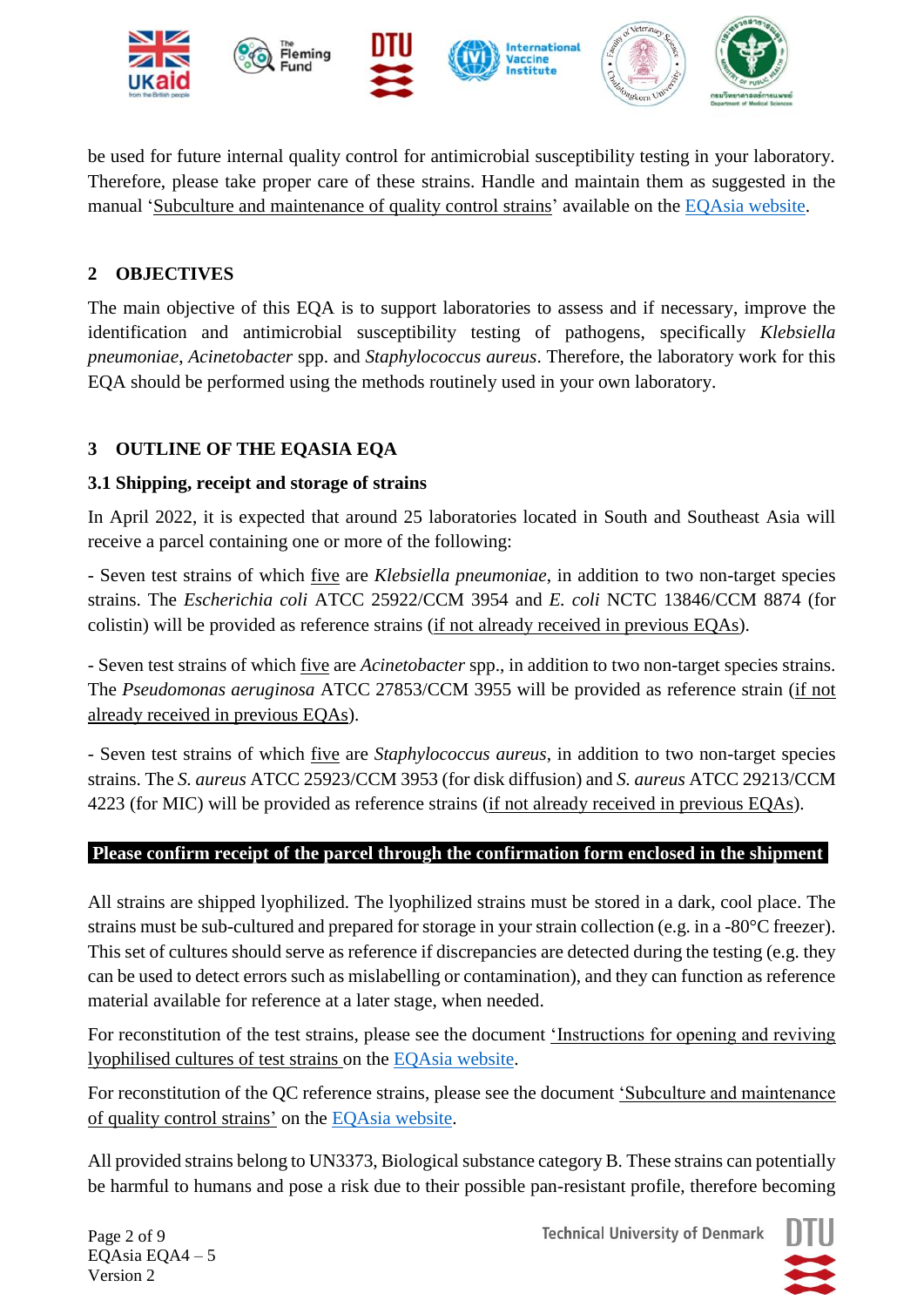

a challenge in the treatment of a potential human infection. It is the recipient laboratory's responsibility to comply with national legislation, rules and regulations regarding the correct use and handling of the provided test strains, and to possess the proper equipment and protocols to handle these strains. Nevertheless, it is recommended to handle the strains in a BSL2 containment facility using equipment and operational practices for work involving infectious or potentially infectious materials. The containment and operational requirements may vary with the species, subspecies, and/or strains, thus, please take the necessary precautions.

Please consult the [Pathogen Safety Data Sheets](https://www.canada.ca/en/public-health/services/laboratory-biosafety-biosecurity/pathogen-safety-data-sheets-risk-assessment.html) (PSDSs) produced by the Public Health Agency of Canada. The PSDSs of each pathogen can be found in the bottom of the page. These PSDSs are technical documents that describe the hazardous properties of human pathogens, and provide recommendations for the work involving these agents in a laboratory setting.

# <span id="page-2-0"></span>**3.2 Identification of** *Klebsiella pneumoniae***,** *Acinetobacter* **spp. and** *Staphylococcus aureus* **test strains**

For each test species, two out of the seven test strains related to each bacterial species does not belong to the target species of the EQA trial. To identify the five cultures of the correct target species among the seven test strains, you should use the method routinely used in your own laboratory for **identification** of the organism.

# <span id="page-2-1"></span>**3.3 Antimicrobial susceptibility testing of** *Klebsiella pneumoniae***,** *Acinetobacter* **spp. and** *Staphylococcus aureus* **test strains, and of the reference strains**

The strains identified as *Klebsiella pneumoniae*, *Acinetobacter* spp. and *Staphylococcus aureus*, as well as the appropriate reference strains, should be tested for susceptibility towards as many as possible of the antimicrobials mentioned in the test form and in **Tables 1-3**. Note that some of the antimicrobials (highlighted) could be omitted by the Human Health laboratories. Please use the methods routinely used in your own laboratory.

The reference values used in this EQA for interpreting MIC and disk diffusion results are in accordance with current zone diameter and MIC breakpoint values developed by CLSI (M100, 31<sup>st</sup>) Ed.). When not available, EUCAST clinical breakpoints (Tables v. 11.0, 2021) or epidemiological cut off values [\(https://mic.eucast.org/\)](https://mic.eucast.org/) are used instead. The breakpoint values for *Klebsiella pneumoniae*, *Acinetobacter* spp. and *Staphylococcus aureus* can be found in **Tables 1-3**, respectively. **Make sure to use the correct table for the interpretation**.

Interpretation of MIC or disk diffusion results will lead to categorization of the result into one of the categories: **resistant** (R), **intermediate** (I) or **susceptible** (S). In the evaluation report you receive upon the submission deadline, the obtained interpretation in comparison with the expected interpretation will be evaluated/scored as follows:

Page 3 of 9 EQAsia EQA4 – 5 Version 2

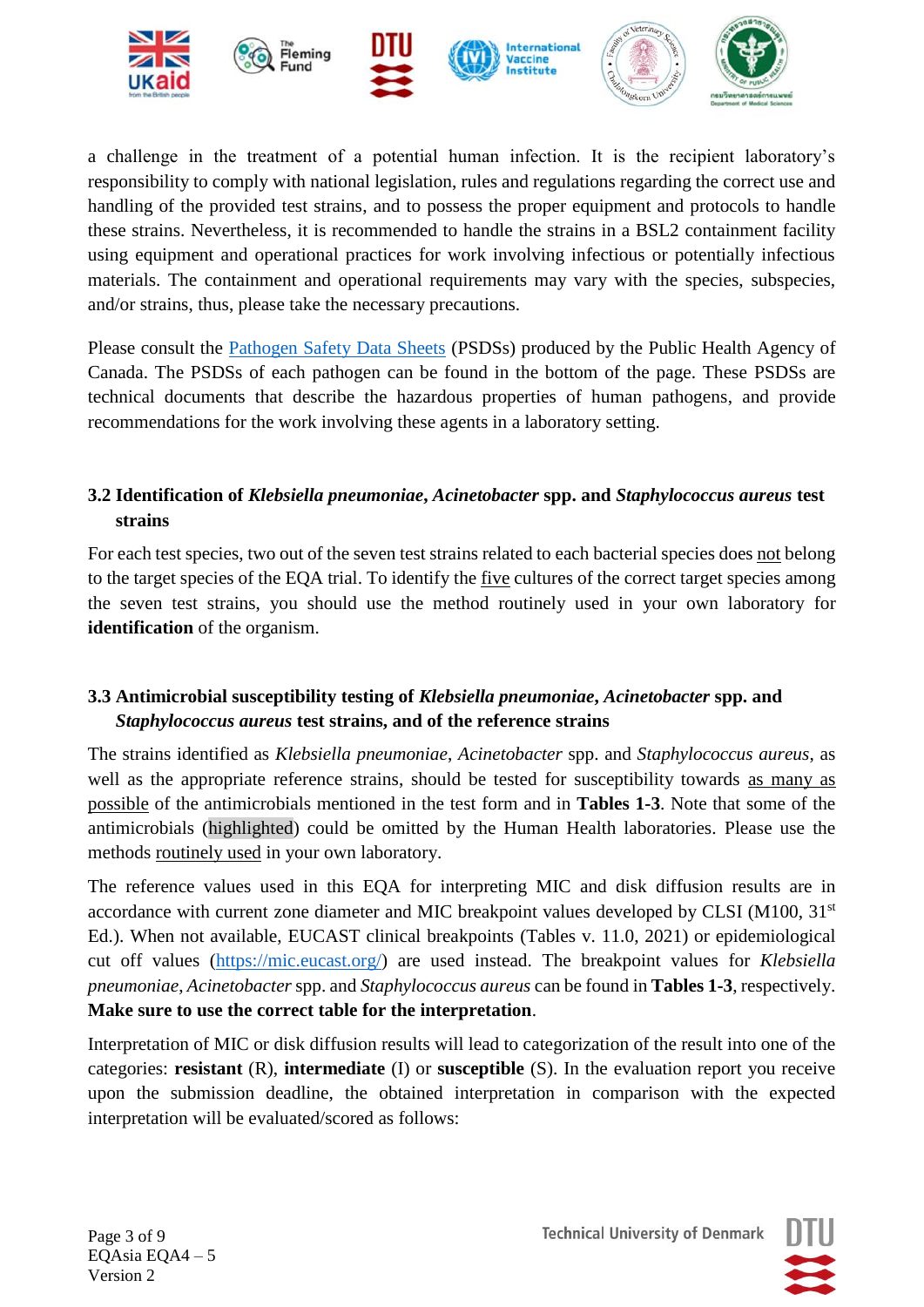



|                                  | <b>SCORES</b> | <b>Obtained Interpretation</b> |              |           |  |  |  |
|----------------------------------|---------------|--------------------------------|--------------|-----------|--|--|--|
|                                  |               | Susceptible                    | Intermediate | Resistant |  |  |  |
|                                  | Susceptible   |                                |              |           |  |  |  |
| $\mathop{\rm Expected}\nolimits$ | Intermediate  |                                |              |           |  |  |  |
|                                  | Resistant     |                                |              |           |  |  |  |

| 0     | Incorrect: very major |
|-------|-----------------------|
| $1^-$ | Incorrect: major      |
| 3     | Incorrect: minor      |
| 4     | Correct               |

# **Table 1. Interpretive criteria for** *Klebsiella pneumoniae* **antimicrobial susceptibility testing**

The highlighted antimicrobials could be omitted by the Human Health laboratories.

|                                  |             | <b>Reference values</b> |           | <b>Reference values</b> |             |             |  |
|----------------------------------|-------------|-------------------------|-----------|-------------------------|-------------|-------------|--|
| <b>Antimicrobials</b>            |             | MIC (µg/mL)             |           | Disk diffusion (mm)     |             |             |  |
|                                  | S           | I                       | $\bf R$   | S                       | $\mathbf I$ | $\mathbf R$ |  |
| Amikacin, AMK                    | $\leq 16$   | 32                      | $\geq 64$ | $\geq$ 17               | $15-16$     | $\leq$ 14   |  |
| <b>Ampicillin, AMP</b>           | $\leq 8$    | 16                      | $\geq$ 32 | $\geq$ 17               | $14-16$     | $\leq$ 13   |  |
| Azithromycin, AZI                | $\leq 16$   | $\equiv$                | $\geq$ 32 | $\geq$ 13               |             | $\leq 12$   |  |
| Cefepime, FEP                    | $\leq$ 2    | $4 - 8$                 | $\geq 16$ | $\geq$ 25               | 19-24       | $\leq 18$   |  |
| Cefotaxime, FOT                  | $\leq 1$    | $\overline{2}$          | $\geq$ 4  | $\geq$ 26               | $23 - 25$   | $\leq$ 22   |  |
| Cefotaxime/clavulanic acid, F/C  | NA          | NA                      | NA        | NA                      | NA          | NA          |  |
| <b>Cefoxitin, FOX</b>            | $\leq 8$    | 16                      | $\geq$ 32 | $\geq 18$               | $15 - 17$   | $\leq 14$   |  |
| Ceftazidime, TAZ                 | $\leq$ 4    | 8                       | $\geq 16$ | $\geq$ 21               | 18-20       | $\leq$ 17   |  |
| Ceftazidime/clavulanic acid, T/C | NA          | NA                      | NA        | NA                      | NA          | NA          |  |
| <b>Chloramphenicol, CHL</b>      | $\leq 8$    | 16                      | $\geq$ 32 | $\geq 18$               | $13-17$     | $\leq 12$   |  |
| Ciprofloxacin, CIP               | $\leq 0.25$ | 0.5                     | $\geq 1$  | $\geq$ 26               | $22 - 25$   | $\leq$ 21   |  |
| Colistin, COL                    |             | $\leq 2$                | $\geq 4$  | <b>NA</b>               | NA          | NA          |  |
| Doripenem, DOR                   | $\leq 1$    | $\overline{2}$          | $\geq 4$  | $\geq$ 23               | 20-22       | $\leq$ 19   |  |
| Ertapenem, ETP                   | $\leq 0.5$  | $\mathbf{1}$            | $\geq$ 2  | $\geq$ 22               | 19-21       | $\leq 18$   |  |
| <b>Gentamicin</b> , GEN          | $\leq 4$    | 8                       | $\geq 16$ | $\geq$ 15               | 13-14       | $\leq 12$   |  |
| Imipenem, IMI                    | $\leq 1$    | $\overline{2}$          | $\geq$ 4  | $\geq$ 23               | 20-22       | $\leq$ 19   |  |
| Levofloxacin, LEVO               | $\leq 0.5$  | $\mathbf{1}$            | $\geq$ 2  | $\geq$ 21               | 17-20       | $\leq 16$   |  |
| Meropenem, MERO                  | $\leq 1$    | $\overline{2}$          | $\geq 4$  | $\geq$ 23               | 20-22       | $\leq$ 19   |  |
| Nalidixic acid, NAL              | $\leq 16$   | ÷,                      | $\geq$ 32 | $\geq$ 19               | $14-18$     | $\leq 13$   |  |

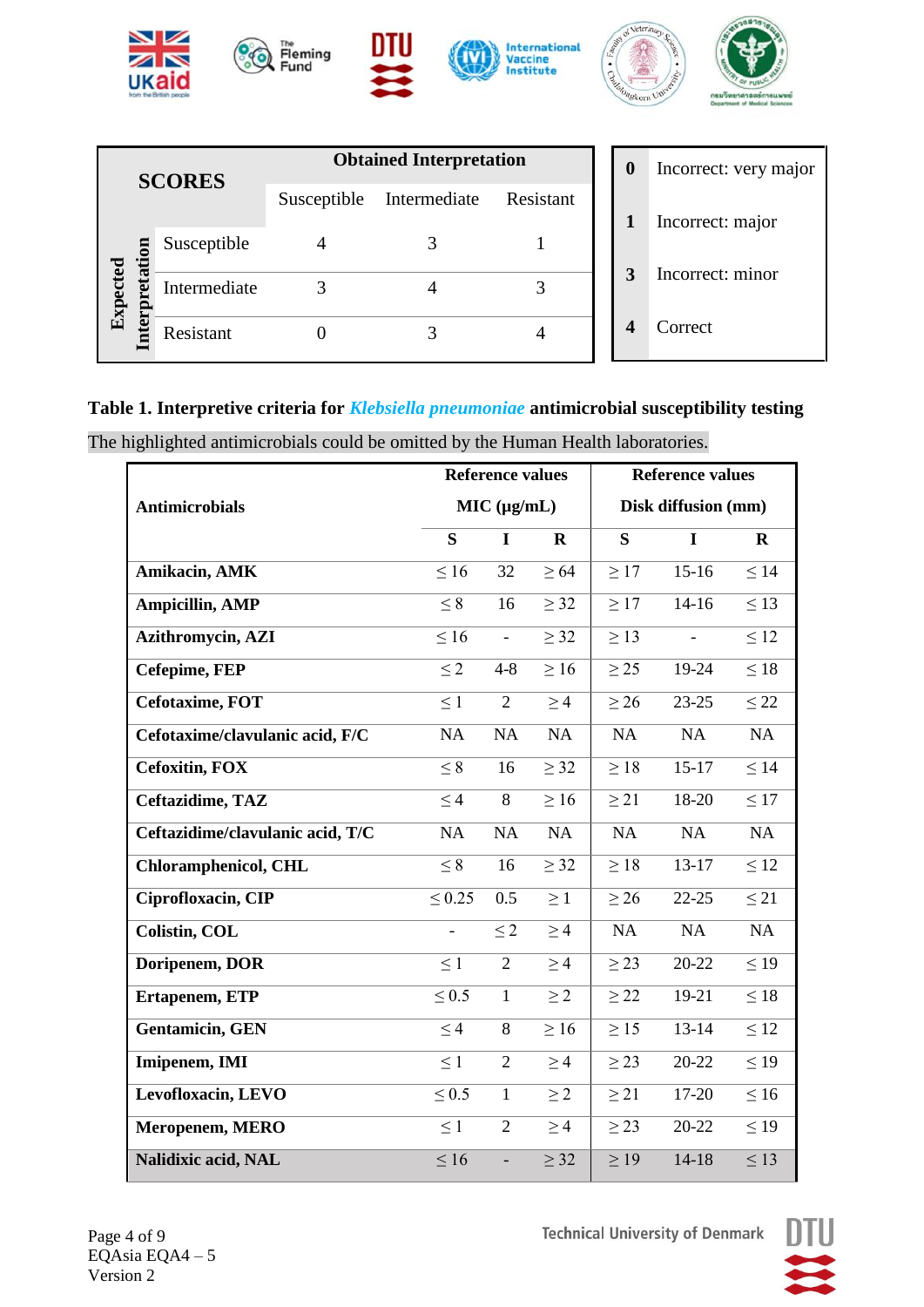

| Piperacillin/tazobactam, PT4                   | < 8/4    | 16/4                     | $\geq$ 32/4 | $\geq$ 25 | $21 - 24$ | $\leq 20$ |
|------------------------------------------------|----------|--------------------------|-------------|-----------|-----------|-----------|
| <b>Sulfamethoxazole, SMX</b>                   | < 256    | $\overline{\phantom{a}}$ | $\geq$ 512  | >17       | $13 - 16$ | $\leq 12$ |
| <b>Tetracycline, TET</b>                       | $\leq 4$ | 8                        | >16         | $\geq$ 15 | $12 - 14$ | $\leq$ 11 |
| Tigecycline, TGC*                              | $\leq$ 2 | -                        | >4          | <b>NA</b> | <b>NA</b> | <b>NA</b> |
| <b>Tobramycin, TOB</b>                         | $\leq 4$ | 8                        | $\geq 16$   | $\geq$ 15 | $13 - 14$ | $\leq 12$ |
| <b>Trimethoprim, TMP</b>                       | $\leq 8$ | $\overline{\phantom{a}}$ | $\geq 16$   | > 16      | $11 - 15$ | $\leq 10$ |
| Trimethoprim/sulfamethoxazole, SXT $\leq 2/38$ |          | $\blacksquare$           | >4/76       | $\geq 16$ | $11 - 15$ | $\leq 10$ |

Reference values are based on Enterobacterales breakpoints from CLSI M100, **32nd** Ed. \*Reference values are based on *K. pneumoniae* epidemiological cut off values from<https://mic.eucast.org/> on January 2022.

#### **Beta-lactam and carbapenem resistance**

The following tests for detection of ESBL-, AmpC-, and carbapenemase-producing phenotypes for *K. pneumoniae* are recommended:

- Reduced susceptibility to cefotaxime (FOT) and/or ceftazidime (TAZ): it indicates that the bacterial strain is an ESBL-, AmpC, or carbapenemase-producing phenotype. These strains should be tested for ESBL-, AmpC, or carbapenemase-production by confirmatory tests.
- Confirmatory test for ESBL production: it requires the use of both cefotaxime (FOT) and ceftazidime (TAZ) alone, as well as in combination with a  $\beta$ -lactamase inhibitor (clavulanic acid). Synergy can be determined by broth microdilution methods, Gradient Test or Disk Diffusion:
	- $\circ$  It is defined as a  $\geq$  3 twofold concentration decrease in an MIC for either antimicrobial agent tested in combination with clavulanic acid vs. its MIC when tested alone (Gradient Test 3 dilution steps difference; MIC FOT : FOT/Cl or TAZ : TAZ/Cl ratio  $> 8$ ).
	- $\circ$  A positive synergy testing for Disk Diffusion is defined as  $\geq$  5 mm increase of diameter of FOT or TAZ in combination with clavulanic acid (FOT/Cl or TAZ/Cl) compared to testing them alone. The presence of synergy indicates ESBL production.
- Detection of AmpC-type beta-lactamases: it can be performed by testing the bacterial culture for susceptibility to cefoxitin (FOX). Resistance to FOX indicates the presence of an AmpCtype beta-lactamase.
- Confirmatory test for carbapenemase production: it requires the testing of meropenem (MERO). Resistance to MERO indicates that the bacterial strain is a carbapenemase-producer.

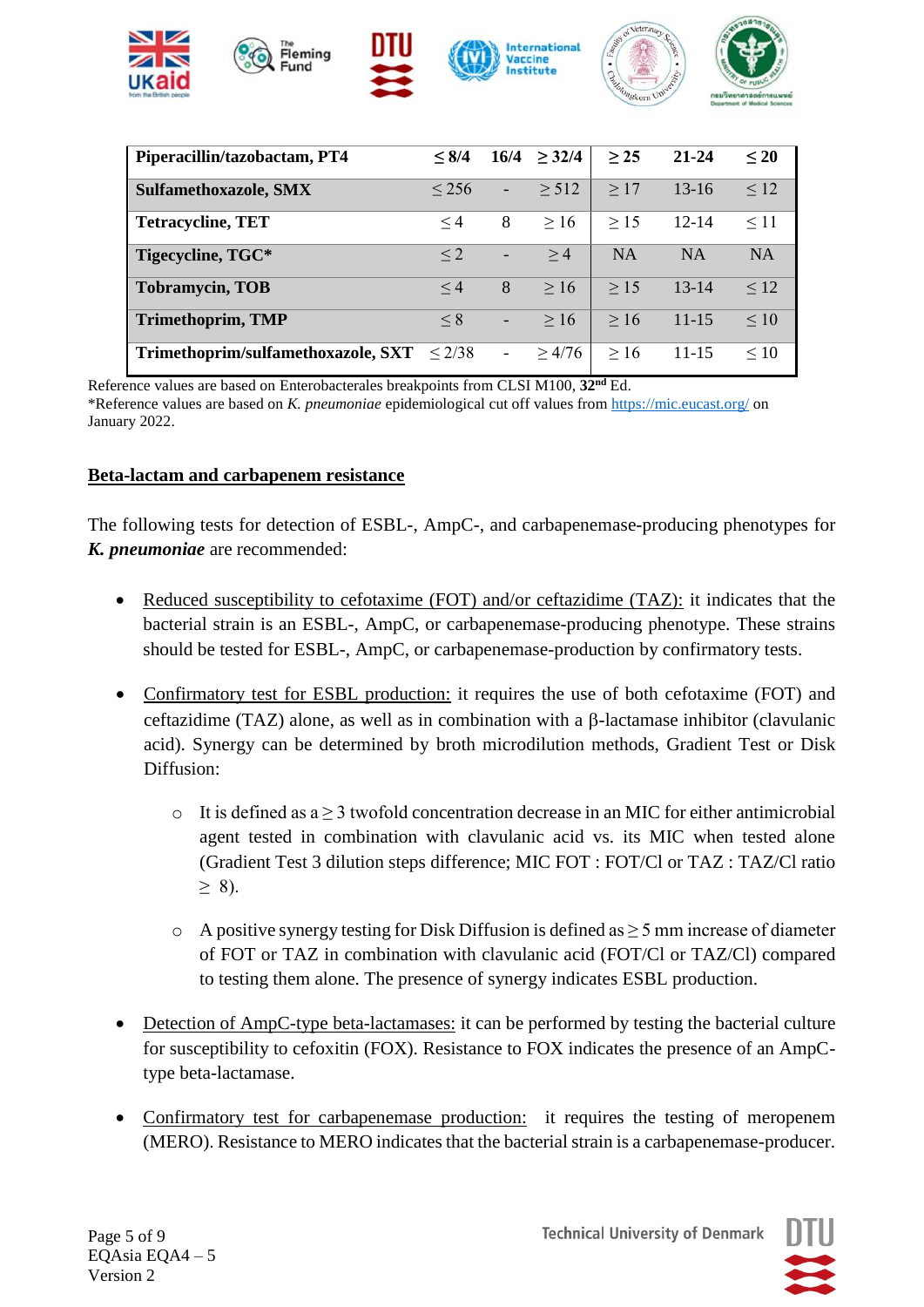

**It should be noted that some resistance mechanisms do not always confer clinical resistance**. Therefore, the classification of the phenotypic results (**Figure 1** below) should be based on the "EUCAST guidelines for detection of resistance mechanisms and specific resistances of clinical and/or epidemiological importance", Version 2.0, July 2017, and the most recent EFSA recommendations – The European Union summary report on antimicrobial resistance in zoonotic and indicator bacteria from humans, animals and food in 2017/2018. EFSA Journal 2020;18 (3) <https://doi.org/10.2903/j.efsa.2020.6007>

|                        | 1. ESBL-Phenotype        |                            |                        | 4. Carbapenemase-Phenotype |                            |
|------------------------|--------------------------|----------------------------|------------------------|----------------------------|----------------------------|
|                        | MIC (mg/L)               | Zone Diameter (mm)         |                        | MIC (mg/L)                 | Zone Diameter (mm)         |
| FOT or TAZ             | >1                       | $< 21$ (FOT); $< 22$ (TAZ) | <b>MERO</b>            | > 0.12                     | < 25                       |
| <b>MERO</b>            | $\leq 0.12$              | $\geq 25$                  |                        |                            |                            |
| <b>FOX</b>             | $\leq 8$                 | $\geq 19$                  |                        | 5. Other Phenotypes        |                            |
| FOT/CLV and/or TAZ/CLV | <b>SYNERGY</b>           | SYNERGY                    |                        | MIC (mg/L)                 | Zone Diameter (mm)         |
|                        |                          |                            | 1)                     |                            |                            |
|                        | 2. AmpC-Phenotype        |                            | FOT or TAZ             | >1                         | $< 21$ (FOT); $< 22$ (TAZ) |
|                        |                          |                            | <b>MERO</b>            | $\leq 0.12$                | $\geq$ 25                  |
|                        | MIC (mg/L)               | Zone Diameter (mm)         | <b>FOX</b>             | $\leq 8$                   | $\geq 19$                  |
| FOT or TAZ             | >1                       | $< 21$ (FOT); $< 22$ (TAZ) | FOT/CLV and/or TAZ/CLV | <b>NO SYNERGY</b>          | <b>NO SYNERGY</b>          |
| <b>MERO</b>            | $\leq 0.12$              | $\geq 25$                  | 2)                     |                            |                            |
| <b>FOX</b>             | > 8                      | < 19                       | FOT or TAZ             | $\leq 1$                   | ≥ 21 (FOT); ≥ 22 (TAZ)     |
| FOT/CLV and/or TAZ/CLV | <b>NO SYNERGY</b>        | <b>NO SYNERGY</b>          | <b>MERO</b>            | $\leq 0.12$                | $\geq 25$                  |
|                        |                          |                            | <b>FOX</b>             | > 8                        | < 19                       |
|                        | 3. ESBL + AmpC-Phenotype |                            |                        |                            |                            |
|                        | MIC (mg/L)               | Zone Diameter (mm)         |                        | <b>Susceptible</b>         |                            |
| FOT or TAZ             | >1                       | $< 21$ (FOT); $< 22$ (TAZ) |                        | MIC (mg/L)                 | Zone Diameter (mm)         |
| <b>MERO</b>            | $\leq 0.12$              | $\geq 25$                  | FOT or TAZ             | $\leq 1$                   | ≥ 21 (FOT); ≥ 22 (TAZ)     |
| <b>FOX</b>             | > 8                      | < 19                       | <b>MERO</b>            | $\leq 0.12$                | $\geq 25$                  |
| FOT/CLV and/or TAZ/CLV | SYNERGY                  | <b>SYNERGY</b>             | <b>FOX</b>             | $\leq 8$                   | $\geq 19$                  |

**Figure 1:** Adapted from EFSA (European Food Safety Authority) and ECDC (European Centre for Disease Prevention and Control), 2020 – The European Union summary report on antimicrobial resistance in zoonotic and indicator bacteria from humans, animals and food in 2017/2018 – and in accordance with the EUCAST guidelines for detection of resistance mechanisms and specific resistances of clinical and/or epidemiological importance, Version 2.0, July 2017.

The genotype obtained by PCR and/or sequencing may be necessary to correctly categorize a bacterial test strain as either of the categories, ESBL-, AmpC, and/or carbapenemase-producer, but it is not requested as part of this EQA.

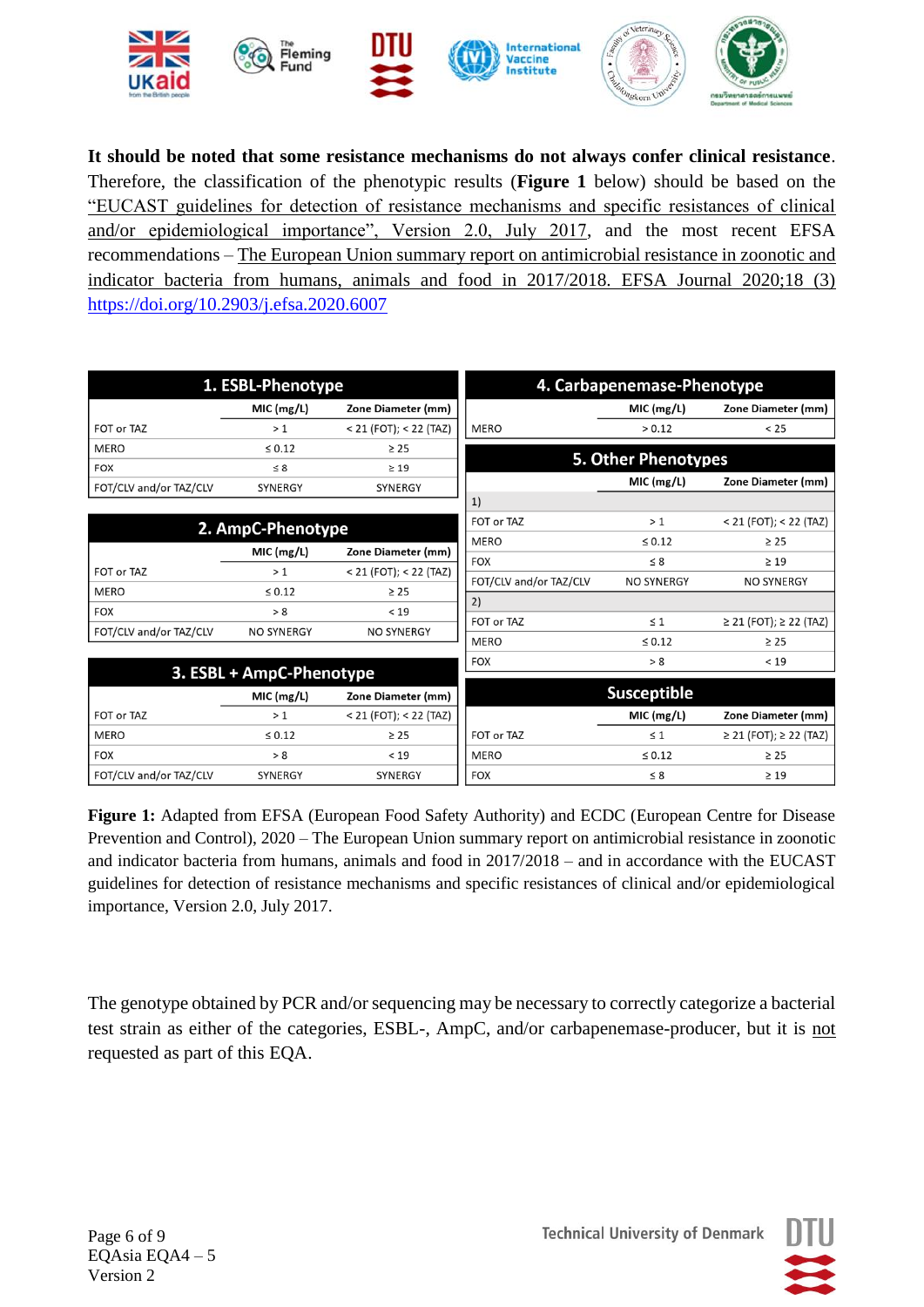

### **Table 2. Interpretive criteria for** *Acinetobacter* **spp. antimicrobial susceptibility testing**

The highlighted antimicrobials could be omitted by the Human Health laboratories.

|                                    |               | <b>Reference value</b>   | <b>Reference value</b> |                     |           |             |  |
|------------------------------------|---------------|--------------------------|------------------------|---------------------|-----------|-------------|--|
| <b>Antimicrobials</b>              |               | MIC (µg/mL)              |                        | Disk diffusion (mm) |           |             |  |
|                                    | S             | I                        | $\mathbf R$            | S                   | I         | $\mathbf R$ |  |
| Amikacin, AMK                      | $\leq 16$     | 32                       | $\geq 64$              | $\geq$ 17           | $15-16$   | $\leq$ 14   |  |
| Cefepime, FEP                      | $\leq 8$      | 16                       | $\geq$ 32              | $\geq 18$           | $15 - 17$ | $\leq 14$   |  |
| Cefotaxime, FOT                    | $\leq 8$      | 16-32                    | $\geq 64$              | $\geq$ 23           | 15-22     | $\leq 14$   |  |
| Ceftazidime, TAZ                   | $\leq 8$      | 16                       | $\geq$ 32              | $\geq 18$           | $15 - 17$ | $\leq 14$   |  |
| Ciprofloxacin, CIP                 | $\leq 1$      | $\overline{2}$           | $\geq$ 4               | $\geq$ 21           | 16-20     | $\leq 15$   |  |
| <b>Colistin, COL</b>               | $\frac{1}{2}$ | $\leq$ 2                 | $\geq$ 4               | NA                  | NA        | NA          |  |
| Doripenem, DOR                     | $\leq$ 2      | $\overline{4}$           | $\geq 8$               | $\geq$ 18           | $15 - 17$ | $\leq$ 14   |  |
| Doxycycline, DOX                   | $\leq 4$      | 8                        | $\geq 16$              | $\geq$ 13           | $10-12$   | $\leq 9$    |  |
| <b>Gentamicin</b> , GEN            | $\leq 4$      | 8                        | $\geq 16$              | $\geq$ 15           | $13 - 14$ | $\leq 12$   |  |
| Imipenem, IMI                      | $\leq$ 2      | $\overline{4}$           | $\geq 8$               | $\geq$ 22           | 19-21     | $\leq 18$   |  |
| Levofloxacin, LEVO                 | $\leq$ 2      | $\overline{4}$           | $\geq 8$               | $\geq$ 17           | $14-16$   | $\leq$ 13   |  |
| Meropenem, MERO                    | $\leq$ 2      | $\overline{4}$           | $\geq 8$               | $\geq 18$           | $15 - 17$ | $\leq 14$   |  |
| Minocycline, MIN                   | $\leq 4$      | 8                        | $\geq 16$              | $\geq 16$           | $13 - 15$ | $\leq 12$   |  |
| Piperacillin/tazobactam, PT4       | $\leq 16/4$   | $32/4 - 64/4$            | $\geq$ 128/4           | $\geq$ 21           | 18-20     | $\leq$ 17   |  |
| Tigecycline, TGC*                  | $\leq 0.5$    |                          | $\geq 1$               | NA                  | NA        | <b>NA</b>   |  |
| <b>Tobramycin, TOB</b>             | $\leq 4$      | 8                        | $\geq 16$              | $\geq$ 15           | $13 - 14$ | $\leq 12$   |  |
| Trimethoprim/sulfamethoxazole, SXT | $\leq$ 2/38   | $\overline{\phantom{0}}$ | $\geq 4/76$            | $\geq 16$           | $11 - 15$ | $\leq 10$   |  |

Reference values are based on *Acinetobacter* spp. breakpoints from CLSI M100, **32nd** Ed.

\*Reference values are based on *Acinetobacter* spp. clinical breakpoints from [www.eucast.org](http://www.eucast.org/) (Tables v. 12.0, 2022).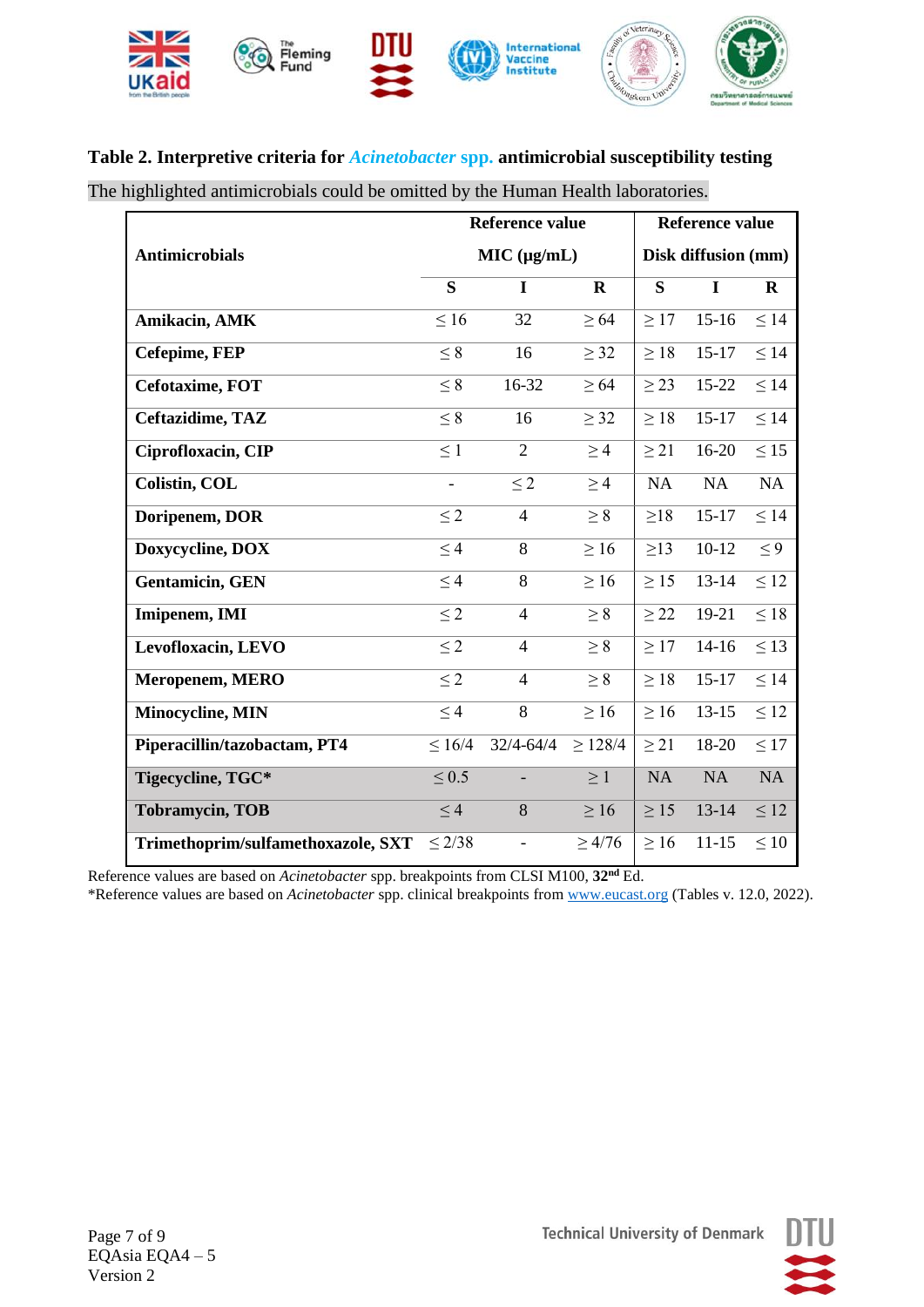

# **Table 3. Interpretive criteria for** *Staphylococcus aureus* **antimicrobial susceptibility testing**

The highlighted antimicrobials could be omitted by the Human Health laboratories.

|                                |             | <b>Reference value</b>   |              | <b>Reference value</b> |                          |              |  |
|--------------------------------|-------------|--------------------------|--------------|------------------------|--------------------------|--------------|--|
| <b>Antimicrobials</b>          |             | MIC (µg/mL)              |              | Disk diffusion (mm)    |                          |              |  |
|                                | S           | $\mathbf I$              | $\mathbf{R}$ | S                      | $\mathbf I$              | $\mathbf{R}$ |  |
| <b>Cefoxitin, FOX</b>          | $\leq 4$    | $\overline{a}$           | $\geq 8$     | $\geq$ 22              | $\overline{a}$           | $\leq$ 21    |  |
| <b>Chloramphenicol, CHL</b>    | $\leq 8$    | 16                       | $\geq$ 32    | $\geq 18$              | 13-17                    | $\leq 12$    |  |
| Ciprofloxacin, CIP             | $\leq 1$    | $\overline{2}$           | $\geq 4$     | $\geq$ 21              | 16-20                    | $\leq 15$    |  |
| Clindamycin, CLI               | $\leq 0.5$  | $1-2$                    | $\geq 4$     | $\geq$ 21              | $15-20$                  | $\leq 14$    |  |
| Erythromycin, ERY              | $\leq 0.5$  | $1-4$                    | $\geq 8$     | $\geq$ 23              | 14-22                    | $\leq 13$    |  |
| Fusidate, FUS*                 | $\leq 1$    | $\overline{\phantom{a}}$ | $\geq$ 2     | $\geq$ 24              | $\overline{\phantom{a}}$ | $\leq$ 23    |  |
| <b>Gentamicin</b> , GEN        | $\leq 4$    | 8                        | $\geq 16$    | $\geq$ 15              | $13 - 14$                | $\leq 12$    |  |
| Kanamycin, KAN*                | $\leq 8$    |                          | $\geq 16$    | $\geq 18$              |                          | $\leq 17$    |  |
| Linezolid, LZD                 | $\leq 4$    |                          | $\geq 8$     | $\geq$ 21              |                          | $\leq 20$    |  |
| <b>Penicillin, PEN</b>         | $\leq 0.12$ | $\overline{\phantom{a}}$ | $\geq 0.25$  | $\geq$ 29              | $\overline{\phantom{a}}$ | $\leq$ 28    |  |
| Quinupristin/dalfopristin, SYN | $\leq 1$    | $\overline{2}$           | $\geq 4$     | $\geq$ 19              | $16-18$                  | $\leq 15$    |  |
| <b>Rifampin, RIF</b>           | $\leq 1$    | $\overline{2}$           | $\geq 4$     | $\geq 20$              | 17-19                    | $\leq 16$    |  |
| <b>Sulfamethoxazole, SMX</b>   | $\leq$ 256  |                          | $\geq$ 512   | $\geq$ 17              | $13-16$                  | $\leq 12$    |  |
| <b>Tetracycline, TET</b>       | $\leq$ 4    | 8                        | $\geq 16$    | $\geq$ 19              | $15-18$                  | $\leq$ 14    |  |
| <b>Trimethoprim, TMP</b>       | $\leq 8$    | $\blacksquare$           | $\geq 16$    | $\geq 16$              | $11 - 15$                | $\leq 10$    |  |
| Vancomycin, VAN                | $\leq 2$    | $4 - 8$                  | $\geq 16$    | <b>NA</b>              | NA                       | NA           |  |

Reference values are based on *Staphylococcus aureus* breakpoints from CLSI M100, **32nd** Ed. \*Reference values are based on *Staphylococcus aureus* clinical breakpoints fro[m www.eucast.org](http://www.eucast.org/) (Tables v. 12.0, 2022).